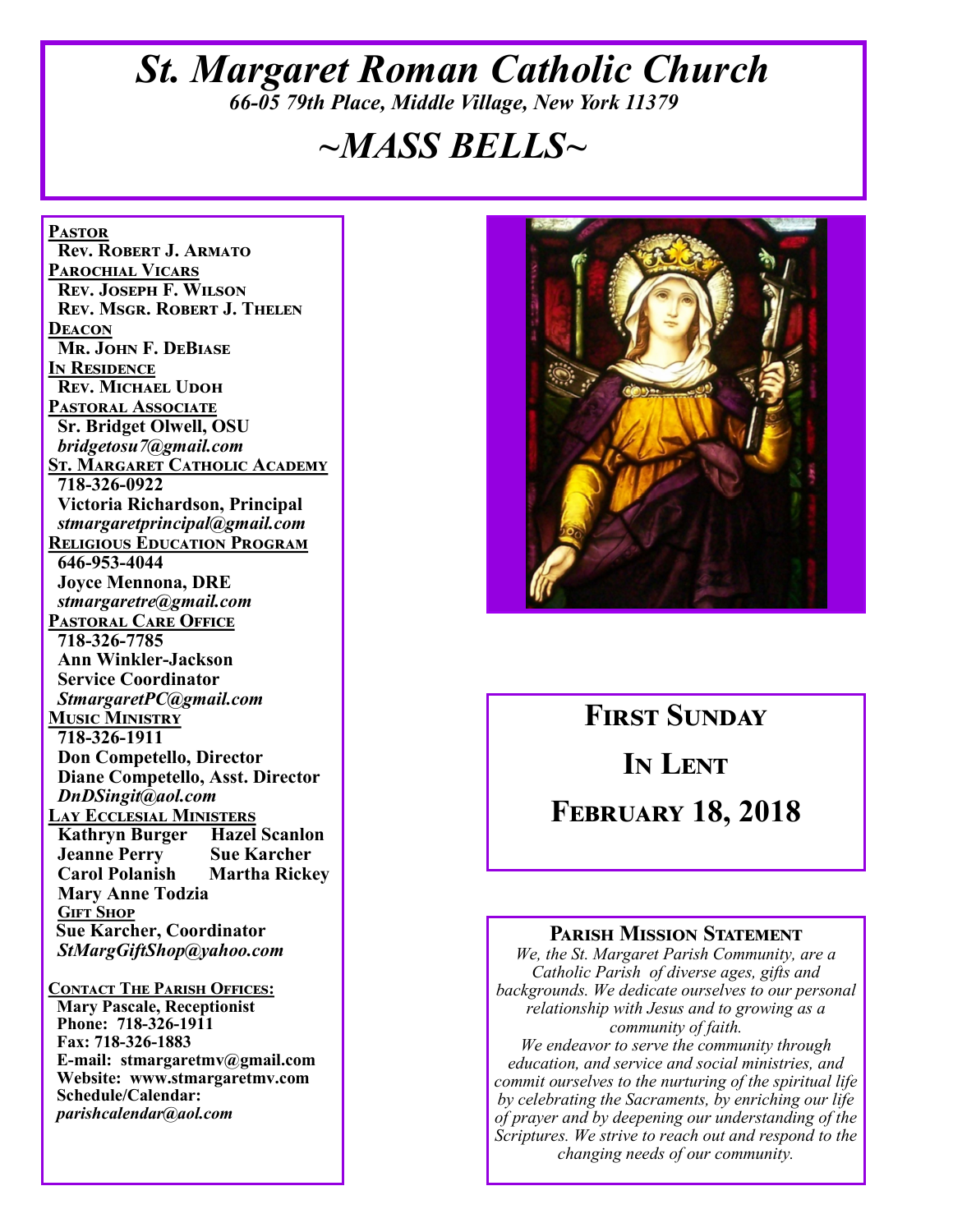### *MASSES FOR THE WEEK*

| SUN.<br>7:30<br>9:00<br>10:30<br><b>NOON</b><br>5:00PM | <b>FEBRUARY 18 - FIRST SUNDAY IN LENT</b><br>People of the Parish<br>Daniele Bussa/Giovanna Picciuca/Calogero<br>e Salvatore DiMaggio/Tony LoPresti/Maria<br>Coppola/Vincenzo Consiglio/Andrea e Grazia<br>Polazzolo/Giuseppe e Laura Polazzolo/<br>John Taormina<br>Aida Baker<br>Nancy Gardini |
|--------------------------------------------------------|--------------------------------------------------------------------------------------------------------------------------------------------------------------------------------------------------------------------------------------------------------------------------------------------------|
| MON.                                                   | <b>FEBRUARY 19 - LENTEN WEEKDAY/</b>                                                                                                                                                                                                                                                             |
| 9:00                                                   | <b>PRESIDENT'S DAY</b><br>John & Anna Rice                                                                                                                                                                                                                                                       |
| TUE.<br>7:00<br>9:00                                   | <b>FEBRUARY 20 - LENTEN WEEKDAY</b><br>Steven Dominic Belviso (BIRTH)<br>Ida Viola                                                                                                                                                                                                               |
| 9:30                                                   | Stations of the Cross - Italian                                                                                                                                                                                                                                                                  |
| WED.<br>7:00<br>9:00                                   | FEBRUARY 21 - ST. PETER DAMIAN<br>Sr. Anne Verner, D.W.<br>Rose Diglio                                                                                                                                                                                                                           |
| 9:30                                                   | Stations of the Cross - English                                                                                                                                                                                                                                                                  |
| THU.                                                   | <b>FEBRUARY 22 - THE CHAIR OF</b><br><b>ST. PETER THE APOSTLE</b>                                                                                                                                                                                                                                |
| 7:00<br>9:00                                           | Minnie & Angelo Manfre<br>Gloria & Phillip Prima                                                                                                                                                                                                                                                 |
| FRI.                                                   | <b>FEBRUARY 23 - ST. POLYCARP</b>                                                                                                                                                                                                                                                                |
| 7:00<br>9:00                                           | <b>Michael Putillo</b><br>Maria & Josef Fellacher<br>7:30PM Stations of the Cross - English                                                                                                                                                                                                      |
| SAT.<br>9:00                                           | <b>FEBRUARY 24 - LENTEN WEEKDAY</b><br>COLLECTIVE: Joseph & Lena Mazzola/<br>Ida Lento (ANNI)/ Bill Heilman/Maria<br>Vocoturo/Lucia Zysk/David J. McConville/                                                                                                                                    |
|                                                        | 5:00PM Daniel Fitzgerald                                                                                                                                                                                                                                                                         |
| SUN.                                                   | <b>FEBRUARY 25 - SECOND SUNDAY</b><br><b>OF LENT</b>                                                                                                                                                                                                                                             |
| 7:30<br>9:00                                           | Samantha Barahona<br>Vincenza, Mariano e Salvatore Palmeri/<br>Defunti della famiglia Agata Laudani/<br>Rimgraziamento Maria SS. Del Cielo/<br>Calogera Truncali/Maria Coppola/Eucarista,<br>Santa e Gandolfo Giresi/Mariano e Lucia Sortile/                                                    |
| 10:30<br><b>NOON</b>                                   | <b>Grace Ann Franzese</b><br><b>Robert Liberatore</b>                                                                                                                                                                                                                                            |

5:00PM Carolyn Chiarello

#### **THE RECTORY WILL BE CLOSED ON MONDAY, FEBRUARY 19TH IN OBSERVANCE OF PRESIDENTS' DAY MASS IS AT 9:00 AM ONLY**

# **PARISH INFORMATION**

**If you're not registered, please visit the Rectory office, which is open from Monday through Friday, 9 am to noon and 1 pm to 7:30 pm.**

**CONFESSIONS** - Saturday, 4-4:45 pm or by appointment with a priest.

**NOVENA** to Our Lady of the Miraculous Medal Mondays after the 9am Mass.

**MORNING PRAYER** daily from Monday through Friday at 8:45 am.

**BAPTISMS** take place on the 1st and 3rd Sundays of the month. Please call the rectory for an appointment and to register your child.

**WEDDINGS MUST** be scheduled at least six months in advance by appointment with a priest or a deacon. Please call the rectory office. For marriage preparation information visit www.pre-cana.org.

**THE BEREAVEMENT GROUP** meets on the 1st and 3rd Thursday of the month at 10 am in the Convent meeting room. Call Ann at 718-326-7785.

**THE ENGLISH CHOIR** rehearses on Tuesday, at 7 pm in the Church. Tenors and baritones needed!

**IL CORO ITALIANO** prattica ogni Domenica prima della Messa Italiana.

**THE CHILDREN'S CHOIR** rehearses on Thursday, from 6-7 pm in the Church. For more info, DnDsingit@aol.com

**BOY SCOUT TROOP #119** meets on Tuesdays from 7:15-9 pm in the Parish Hall. New members are welcome, age 10 1/2 & up. Call Mr. Krzewski, 718-894-4099.

**CUB PACK #119** meets on Mondays from 7-8:30 pm in the Parish Hall. New members welcome, age 6 to 10-1/2. Call Mr. Krzewski, 718-894-4099.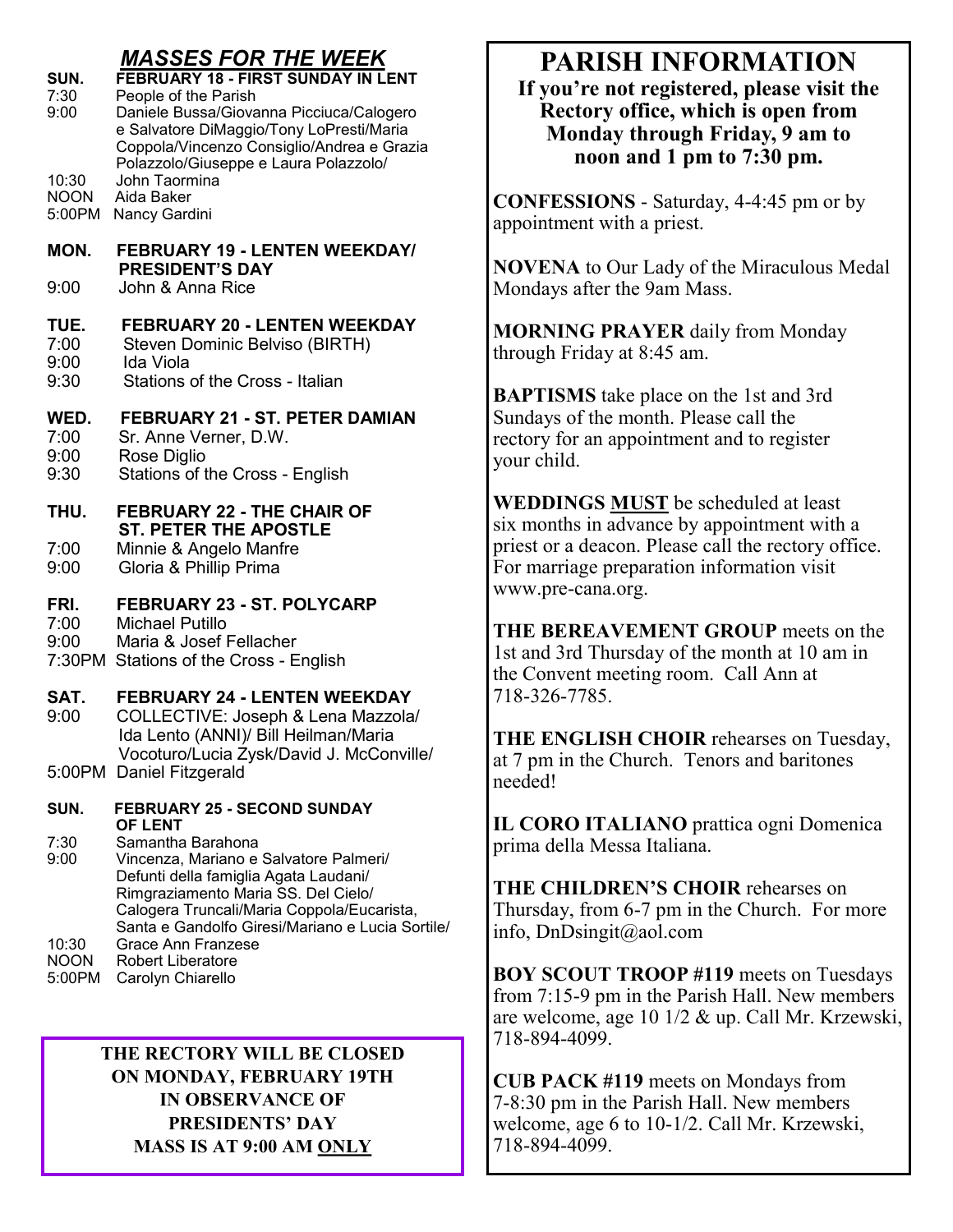# PLEASE PRAY FOR OUR SICK

Karen Guarascio, Connie Faccibene, Eileen Hinrichs, Linda Frazier, Angela Lenihan, Cari Ann Falk-LoBello, Glen Falk, Ronald Frazier, John Downer, Robert Sabini, Lee Falk, Patricia Johnson, Scott White, Baby McKinley Kelleher, Isabelle Azzaro, Lucy Lento, Sean Harrison, Michael Russo, Justin James Quirke, Rose Healy, Parrish Wert, Michael Hirst, Elizabeth Ott, Marion Caracciola, Baby Keila Mary Champoli, Brooke and Alexa Renda, The Ferrugio Family, Marc Gandasegui, Bob & Karen Schaefer, Maureen Harvey, Sandra Slattery, Shirley Chesley, Jim Daniels, Lola Anderson, George McGarry, Michael Mavin, Denis Fink, Marc Pagnozzi, John Vannata, Richard Santangelo, Joseph Simon, James Taylor, James Leung, Dr. Joan Virostko, Alfie Poje, Margaret Cosentino, Ann Pompeo, Gloria Mojica, Larry Dumbra, Bob Marvin, Joseph O'Brien, Katie Bryzgornia, Daniel Fox, Domenica Millitello, Caterina D'Anna, Evelyn Mojica, Carol Arevalo, Immaculate Marge D"Elia, Jim O'Driscoll, Victoria Lippolis, Mary Rigovich, Matteo Sabini, Charles Schaaf, Joseph Russo,

*The names will remain for 3 months, please call 718-326-1911 and ask for continued prayers*

**Prayer Requests Pray for vocations to the Priesthood and Religious Life. Please pray for our men and women from our Parish serving in the defense of our country: Lt. Col. Thomas Frohnhoefer Sgt. Robert A. Domenici** 



*WE RECALL OUR BELOVED DECEASED Especially, Sylvester J. Speicher, Eileen De Leonardis,Rita Savasta, May they rest in Christ's Peace!*

# *MEMORIALS*

### *WINE & HOST THIS WEEK*

*are offered in memory of Peggy Swiatocha at the request of Diane Graham & Sean McGinley.*

### *SANCTUARY LAMP & ALTAR CANDLES THIS WEEK*

*are offered in memory of Peggy Swiatocha at the request of Diane Graham & Sean McGinley.*

### *TABERNACLE LAMP THIS WEEK*

*is lit in memory of Joseph & Lena Mazzola at the request of Ben Armato.*

# **BEGINNING FEBRUARY 20TH AS FOLLOWS:**

**Tuesdays 9:30amIn Italian Wednesdays 9:30amIn English Fridays 7:30pmIn English**

# **TODAY'S READINGS**

**First Reading** - God's covenant with Noah when he was delivered from the flood (Genesis 9:8-15).

**Psalm** - Your ways, O Lord, are love and truth to those who keep your covenant (Psalm 25).

**Second Reading** - The water of the flood prefigured baptism, which saves you now (1Peter 3:18-22).

**Gospel** - This is the time of fulfillment. The kingdom of God is at hand (Mark 1:12-15).

# **READINGS FOR THE WEEK**

Monday: Lv 19:1-2, 11-18; Mt 25:31-46

Tuesday: Is 55:10-11; Mt 6:7-15

Wednesday: Jon 3:1-10; Lk 11:29-32

Thursday: 1 Pt 5:1-4; Mt 16:13-19

Friday: Ez 18:21-28; Mt 5:20-26

Saturday: Dt 26:16-19; Mt 5:43-48

Sunday: Gn 22:1-2, 9a, 10-13, 15-18, **STATIONS OF THE CROSS** Rom 8:31b-34; Mk 9:2-10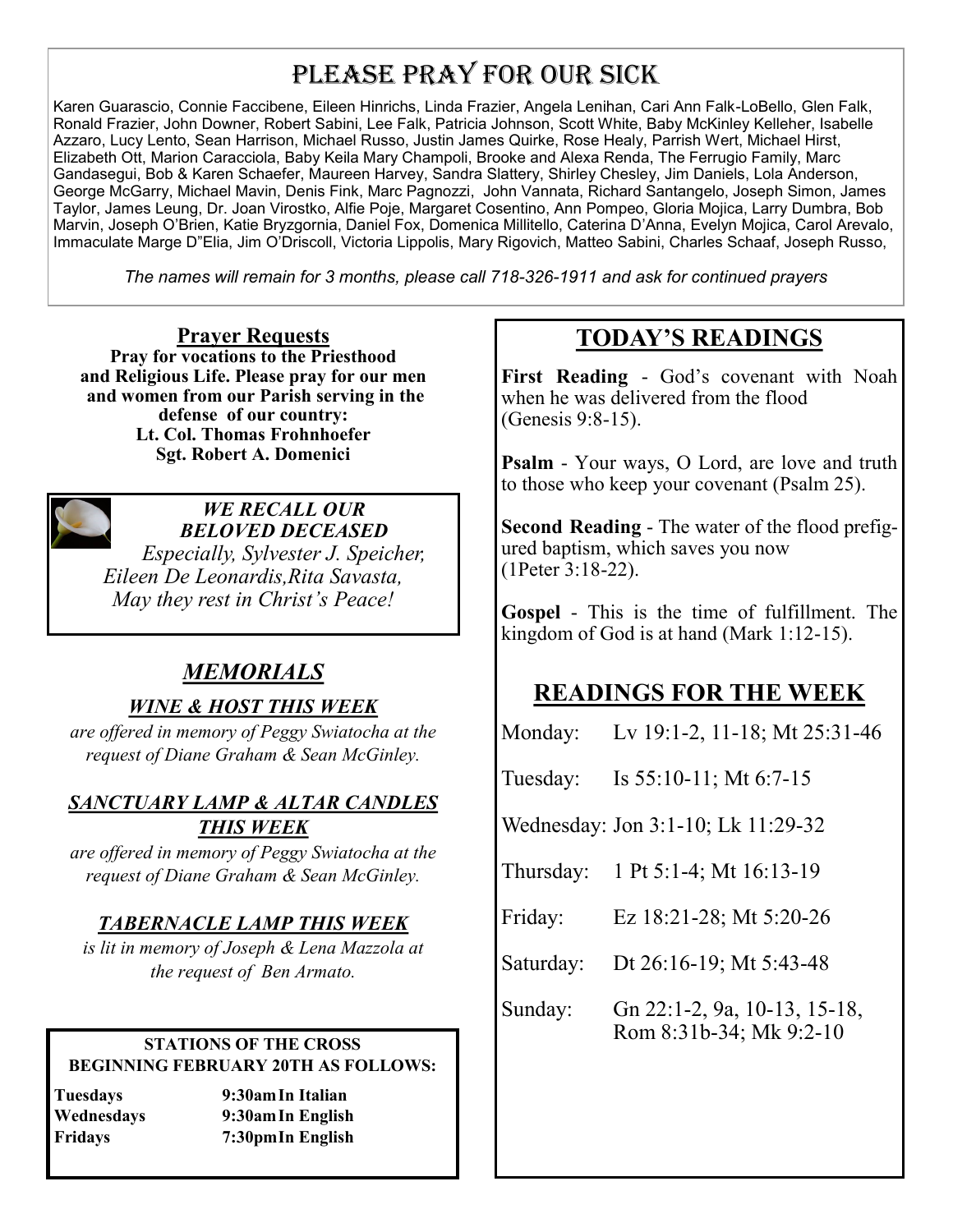**DEFENSIVE DRIVING COURSE** to be given in St. Margaret School Library on **SATURDAY, MARCH 3RD** from 9:00am to 3:30pm **THE COST**: \$45.00 per person **THE BENEFITS**: 10% discount on liability and collision insurance for 3 years. Up to 4 points deducted from your driving record. **CONTACT**: Sister Bridget, **718-326-1911** for more information or to register.

### **FAITH DIRECT**

Fast. Pray. Give up your Envelopes! We invite you to help your parish save money by giving up your offertory envelopes this Lent! Enrolling with *Faith Direct* will provide St. Margaret Parish with consistent support and simplify your giving without the wasteful envelopes. Join

us in giving up envelopes this Lenten season! Visit **www.faithdirect.net** and use our Church code: **NY299.**

 Thank you for your continued support of our parish family! May God, Who is never outdone in generosity, bless you!

**~Fr. Armato**

### *GIORNATA DI PREGHIERA*

The Italian Apostolate of the Diocese of Brooklyn will offer a **Lenten Day of Prayer in Italian** in the Immaculate Conception Center in Douglaston on Saturday, March 17, beginning at 9:30 am. It will include devotional prayer, spiritual conferences, Mass with Bp. DiMarzio, and a hot lunch. The cost is \$20 per person. Call **718-649-0324** to register.

### **AFTERNOON OF REFLECTION**

Sr. Ave Clark, OP, will present an **afternoon of reflection** at 12:30 pm at the Immaculate Conception Center in Douglaston on Saturday, March 3, for those who minister to the sick or homebound. Call Deacon Andrew Mastrangelo at **718-722-6000, ext. 6458** to register.

### *GUATEMALA SERVICE TRIP*

 Former student of SMA Class of 2009, *Cristina Martello*, will be participating in a Medical Service trip to La Antigua, Guatemala in March of 2018 with professors and classmates. In alignment with carrying out God's will of service to others, Cristina and her classmates have a mission "to develop into students who value compassionate service and who can further translate this service into a life-long responsibility to contribute to a more just society." In Guatemala, Cristina will be providing physical therapy services to patients who do not have such care available to them including teaching movement strategies, developing muscular strength, and improving functional mobility.

 Cristina will be raising money to bring various medical supplies to Guatemala, including custom-made wheelchairs for the patients. In order to provide as many supplies and wheelchairs as possible, please consider donating on behalf of benefiting highly disabled patients in need of therapeutic care. All donation can be left at St. Margaret Parish Rectory to the attention of Cristina Martello. Thank you to all parishioners who can assist and support this service.

# *LENTEN REGULATIONS 2018*

#### **WEEKDAYS OF LENT:**

There is no obligation to fast. However, voluntary acts of self-denial are recommended.

#### **ASH WEDNESDAY & GOOD FRIDAY:**

These are days of Fast and Abstinence from meat, (this includes chicken). There is a limit of one full meal on these days for all between the ages of 18 and 59 inclusive.

#### **DAYS OF ABSTINENCE: ALL FRIDAYS IN LENT**

All who have reached their 14th year are bound to abstain totally from meat.

#### **EASTER DUTY OBLIGATION:**

After they have received their First Holy Communion, Catholics are bound by the obligation of receiving Holy Communion at least once a year. This precept should be fulfilled during the Easter Season. Catholics are also bound to confess serious (mortal) sins at least once a year, but this is not limited to the Lenten/Easter Season.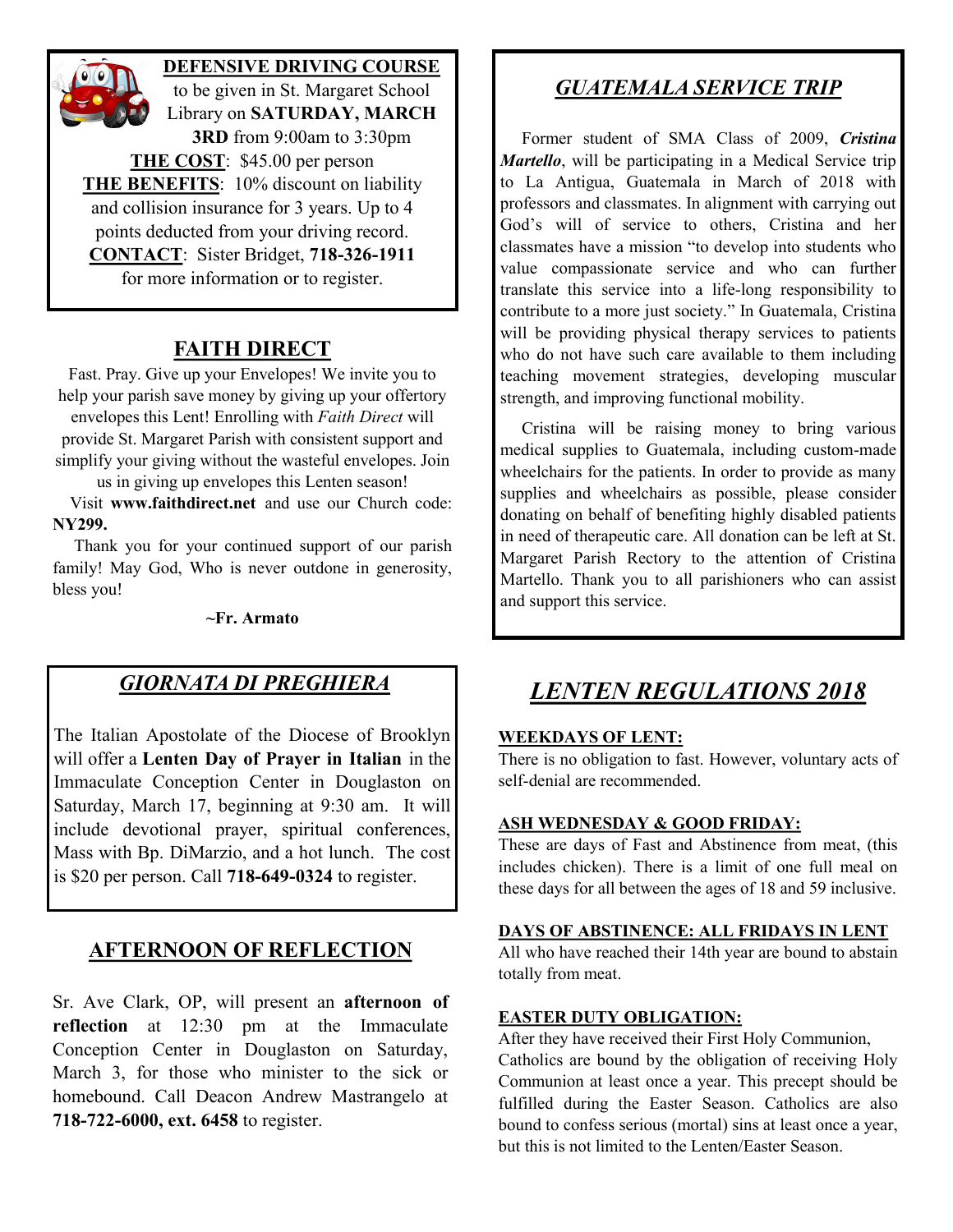

 We begin the Lenten season thinking about ways we can be more like Jesus. All students in Kindergarten to Grade 8 have reflected on their sacrifices by placing them on crosses located on each floor. As a school community, we are collecting coins and placing them in baby bottles to help the Bridge to Life program. This is our first year as an academy to participate in this program. We look forward to helping others. Don't forget registration is ongoing; don't miss your spot in our great school! Call our office **718-326-0922** to schedule a tour. We have many great programs to offer; scholarships are also available.



# *LIVE: TKA AND JUDY TORRES*

Friday, April 20th - doors open at 8pm St. Margaret Gym \$50.00 p/p (includes 1 drink) For tickets call **Katy, 718-326-0922**

![](_page_4_Picture_5.jpeg)

# *ST. PETER DAMIAN*

 Peter was born in Italy in 1007. When his parents died, he went to live with one of his older brothers, who treated him cruelly. Sometimes Peter was forbidden to eat any of his brother's food. Another brother, named Damien helped solve the problem by giving Peter money so that he could afford to go away to school.

 Peter did so well in school that he became a professor when he was only 25. After the school day was finished, Peter often invited students and poor people to his home for dinners that he served himself. He remembered what it felt like to be hungry.

 Peter became a priest and then a Benedictine monk, adding his brother's name, Damien, to his own. He spent his days in prayer and study. After a short time Peter was elected abbot, or superior, of the community. Although this new responsibility took Peter away from his quiet life, he was an excellent leader. So many men were attracted to religious life because of his example that he established five new monasteries.

 Peter was ordained the Bishop of Ostia, a diocese near Rome. As bishop, Peter worked to solve problems in his diocese and to remind his priests of their mission.

 Pope Stephen X recognized Peter's gifts and asked him to represent the Church in settling disputes and helping to stop practices that were preventing the Church from doing Christ's work in the world. Peter was so skilled as a peacemaker and reformer that he advised seven Popes and traveled to many places representing the Holy Father. He worked with priests, bishops, kings, and emperors - all to serve Jesus.

 As a monk, a bishop, and a saint, Peter Damian lived one of the Benedictine Rules completely: "Do not prefer anything to the love of Christ." He died in 1072 and is considered to be a Doctor (teacher) of the Church. St. Peter Damian helps us to remember that if we put Jesus first in our lives, the Lord will always guide us in living as His faithful disciples.